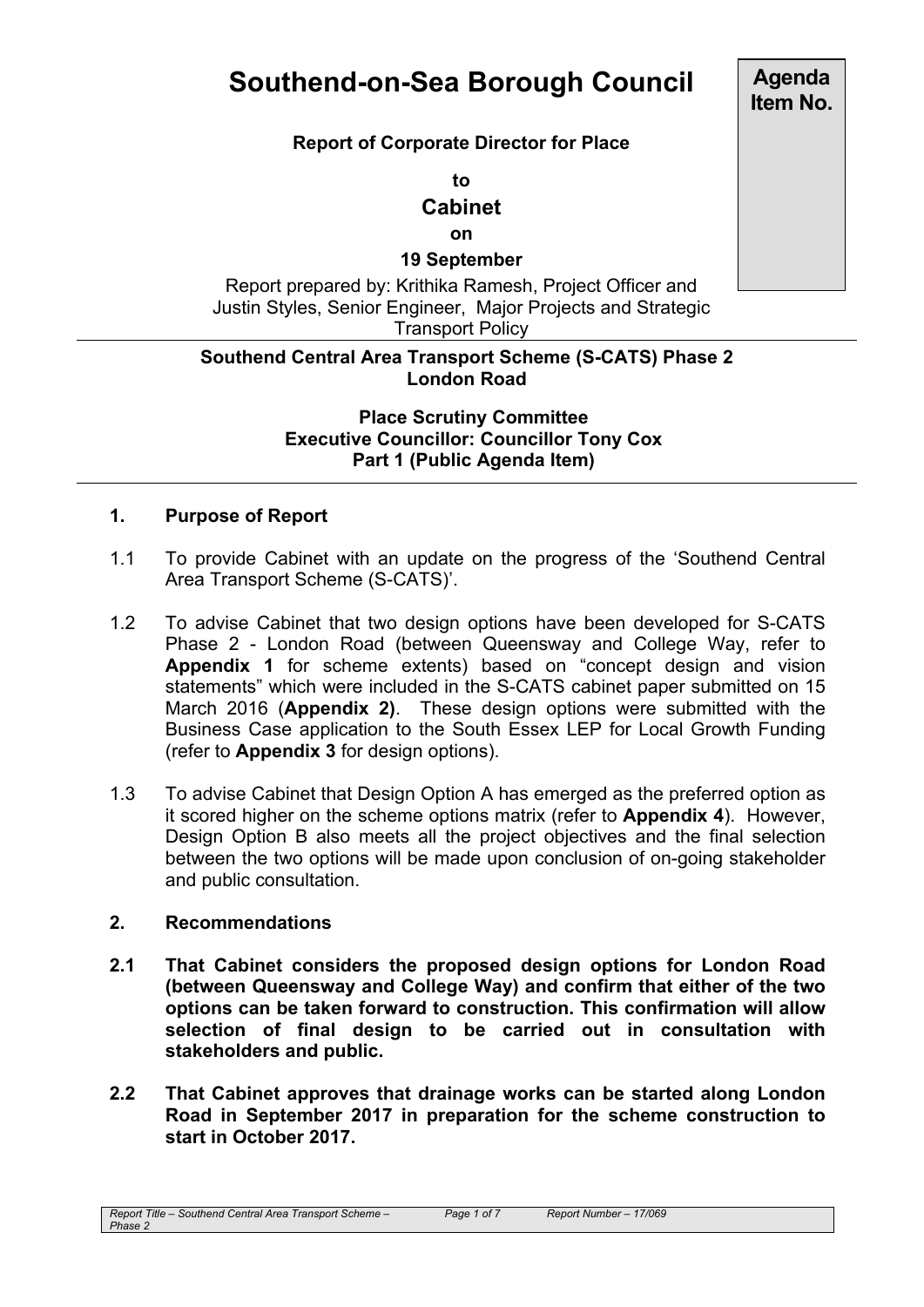**2.3 That delegated authority be given to the Chief Executive and Deputy Chief Executive (Place), in consultation with the Leader of the Council and the Executive Councillor for Transport, Waste and Regulatory Services, to agree the final design option, Option A or Option B, selected after stakeholder and public consultation, be taken forward to implementation with a programmed commencement in October 2017, together with the advertisement of any necessary Traffic Regulation Orders.**

# **3. Background**

3.1 The Southend Central Area Transport Scheme (S-CATS) is a Local Growth Fund Scheme that has an allocation of £7m. The purpose of the scheme is to take forward aspects of transport and public realm infrastructure that are seen as necessary to support both housing and employment growth in the Town Centre.

| <b>S-CATS</b>           | 1:<br><b>Phase</b><br>Victoria<br>Avenue<br><b>Improvements</b> | 2:<br><b>Phase</b><br>London<br>Road Area<br>(between<br>Queensway-<br>London<br>Road<br>roundabout<br>and College<br>Way) | Phase 3:<br>Stud end<br>of London<br>Road Area<br>(between<br>College<br>Way<br>and<br>Victoria<br>Circus) | Phase 4:<br>Victoria<br><b>Circus</b> |
|-------------------------|-----------------------------------------------------------------|----------------------------------------------------------------------------------------------------------------------------|------------------------------------------------------------------------------------------------------------|---------------------------------------|
| Financial<br>Year       | 2016-2017                                                       | 2017-2018                                                                                                                  | 2018-2019                                                                                                  | 2019-<br>2020                         |
| Local<br>Growth<br>Fund | £1m                                                             | £2m                                                                                                                        | £2m                                                                                                        | £2m                                   |

The scheme is being developed in four phase:

Phase 1 included a series of junction improvements along Victoria Avenue that better manages traffic into and out of the town centre. Access and public realm improvements along London Road, College Way, Queens Road and Elmer Avenue are the next steps to encourage more residents and tourists to visit and spend time in the Town Centre and for local businesses to flourish.

Therefore, Phase 2 focuses on London Road (between Queensway and College Way), which is the key western approach for pedestrians and cyclists into the town centre. Phase 2 also includes streetscape works on the College Way / Queens Road / Elmer Avenue route between London Road and The Forum / South Essex College.

The scheme supports and compliments the improvements made to A127/A13 Victoria Gateway and links to the junction improvement works along Victoria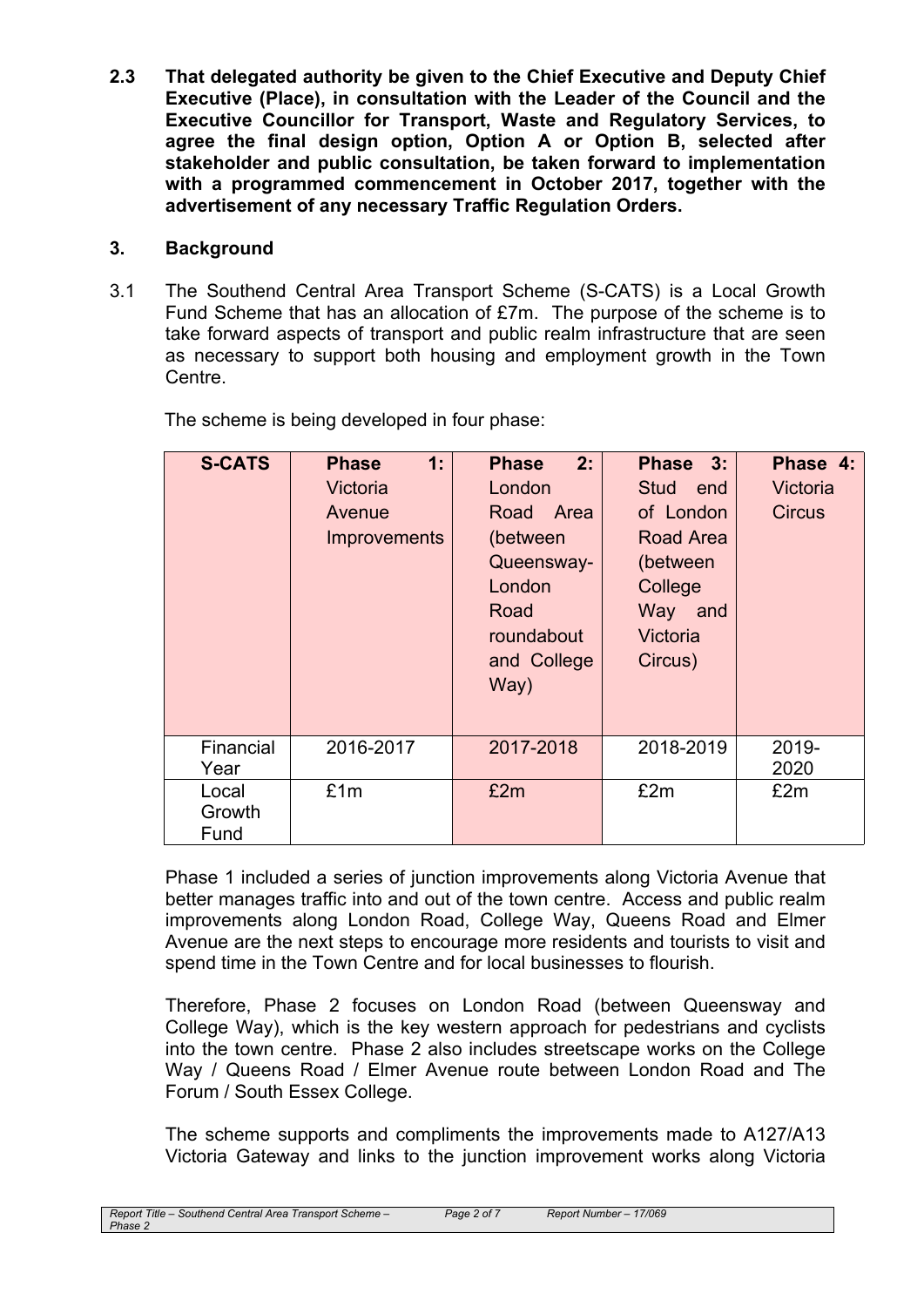Avenue and continues public realm, walking & cycling enhancements being undertaken along Victoria Avenue as a part of S-CATS phase 1.

3.2 The Business Case was submitted to the South East LEP (SELEP) in July 2017 to unlock £2m from the Local Growth Fund to deliver S-CATS Phase 2.

Southend Central Area Transport Scheme (S-CATS) represents a major opportunity to support the continued growth and regeneration of the Southend Central Area. It is the delivery mechanism for the policies set out in the Southend Central Area Action Plan (SCAAP) Revised Proposed Submission Document that are aimed at strengthening and transforming the Town Centre sub-regional role as a successful commercial and retail destination, cultural hub, educational centre of excellence, leisure and tourism attraction – an excellent place to live, work and visit.

3.3 Two design options have been developed for London Road based on 'Concept designs and Vision Statements' for the S-CATS scheme which were included in S-CATS cabinet paper submitted on 15 March 2016 (**Appendix 2**).

In both options the key features of the proposed layouts include:

- Realignment of the carriageway to include provision for cycling
- Replacement of Sainsbury's' mini roundabout with simple junction that is at a raised level acting as a traffic calming feature simplifying movements for pedestrians at this location
- Replacement of the mini roundabout junction at College Way with a simple junction that is also at a raised level acting as a traffic calming feature
- Raised tables at London Road's junction with Ashburnham Road and Gordon Road
- Reduction in speed limit from 30mph to 20mph
- Sustainable Urban Drainage System along the footway and cycleway
- Improved street lighting
- Block paving of footway, cycleway and parking bays
- Improvements to landscaping including introduction of trees and planters

These changes will require the reallocation of road space to provide a larger area for pedestrians and an improved street environment, while also maintaining essential access for delivery vehicles, taxis and cars.

- 3.4 Improved safety, access and mobility in the town centre area will encourage more walking and cycling, resulting in positive benefits for health and well-being, whilst also enabling a "shop local" culture, reinforcing the offer of the High Street.
- 3.5 Public realm and transport investment plays a key role in raising aspirations, the quality and growth potential of an area and is therefore at the core of this work. The scheme will invest £7m in improvements, which will support both Borough Council and private sector investments and development.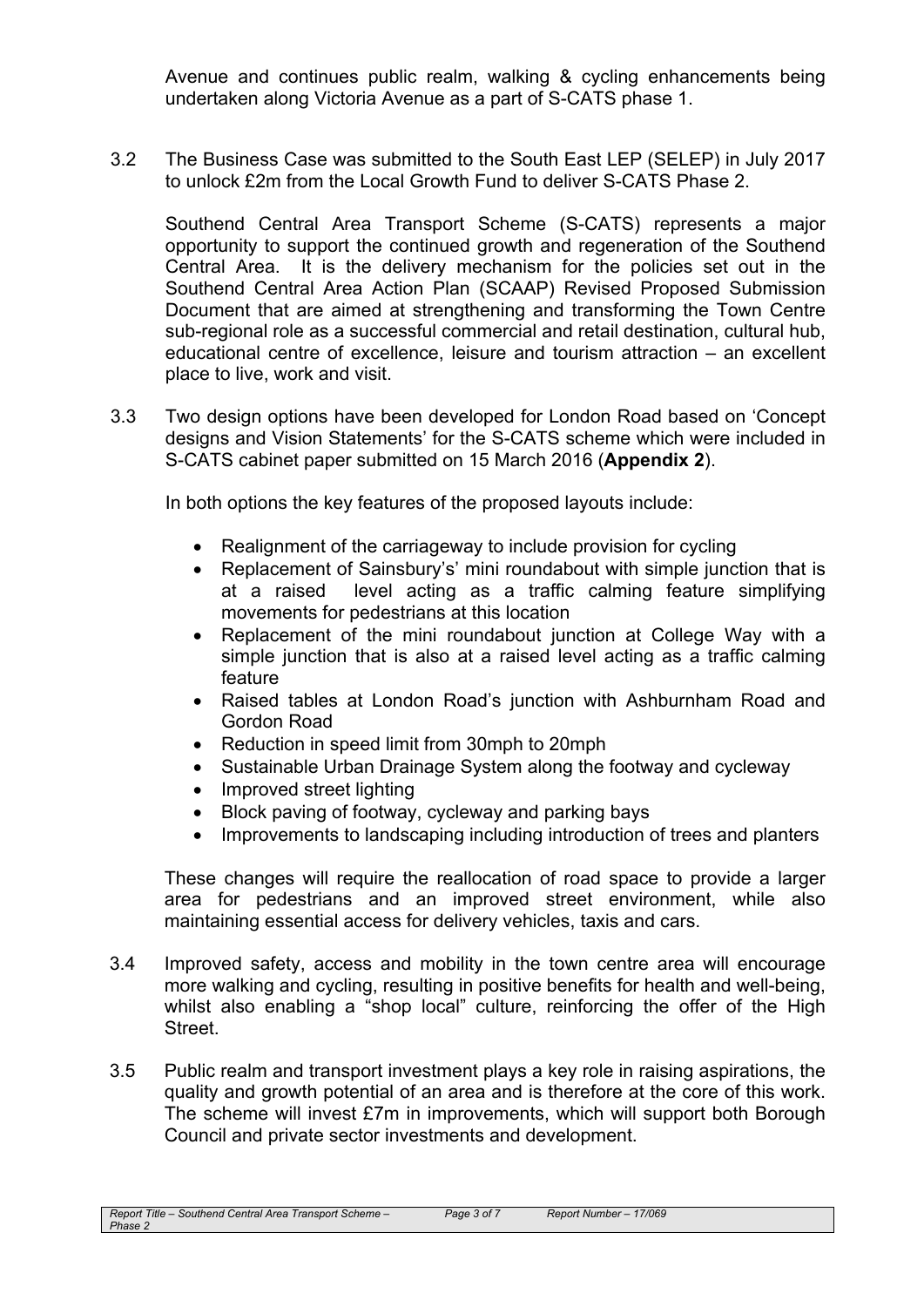# **4. Other Options**

- 4.1 The Southend Central Area Action Plan (SCAAP) will guide development and regeneration within the town centre area and central seafront until 2021. The Southend Central Area Action Plan (SCAAP) Revised Proposed Submission Document sets out all known major potential development sites and the vision for them within the central area which includes the key sites identified for the Southend Central Area Transport Scheme.
- 4.2 Without the improvement that S-CATS Phase 2 will bring, the wider improvements to the Town Centre as set out in the SCAAP, both completed and planned will not fully maximise their intended benefits. This will have on-going consequences for securing investment in Southend.
- 4.3 This intervention will demonstrate a strong commitment to provide the infrastructure needed to support growth in the Town Centre. Whilst the development will be phased over the SCAAP period, it must be recognised that in order to encourage the investment and to revitalise the Town Centre, a clear funded route for infrastructure development must be put forward to support the SCAAP developments and further economic growth.
- 4.4 The other option would be to take no action on these issues and continue as now in which case the investment opportunity would be lost. This would reduce the contribution to supporting local health and wellbeing and restrict accessibility and local mobility, and potentially undermine business confidence and investment within this area.
- 4.5 This scheme is a critical element of a wider improvement to support planned growth in Southend Central Area. Therefore if the scheme is not progressed there will be a greater impact from planned growth, including reduced highway capacity, increasing congestion and a lack of access to sustainable transport choices.

# **5. Reasons for Recommendations**

- High quality public realm enhancements will create spaces within the Town Centre to attract more people to the area, encourage activities in the public spaces and revitalise the commercial areas.
- Improved access to the High Street will encourage more walking and cycling
- The better streets and public spaces will bring greater civic pride to encourage investment and visitor numbers supporting the local economy.
- To support the spatial planning activity identified in the SCAAP and other plans either prepared or being prepared by the Council's planning team.
- To support and align with S-CATS phase 1 to provide a welcoming Gateway to the Town Centre.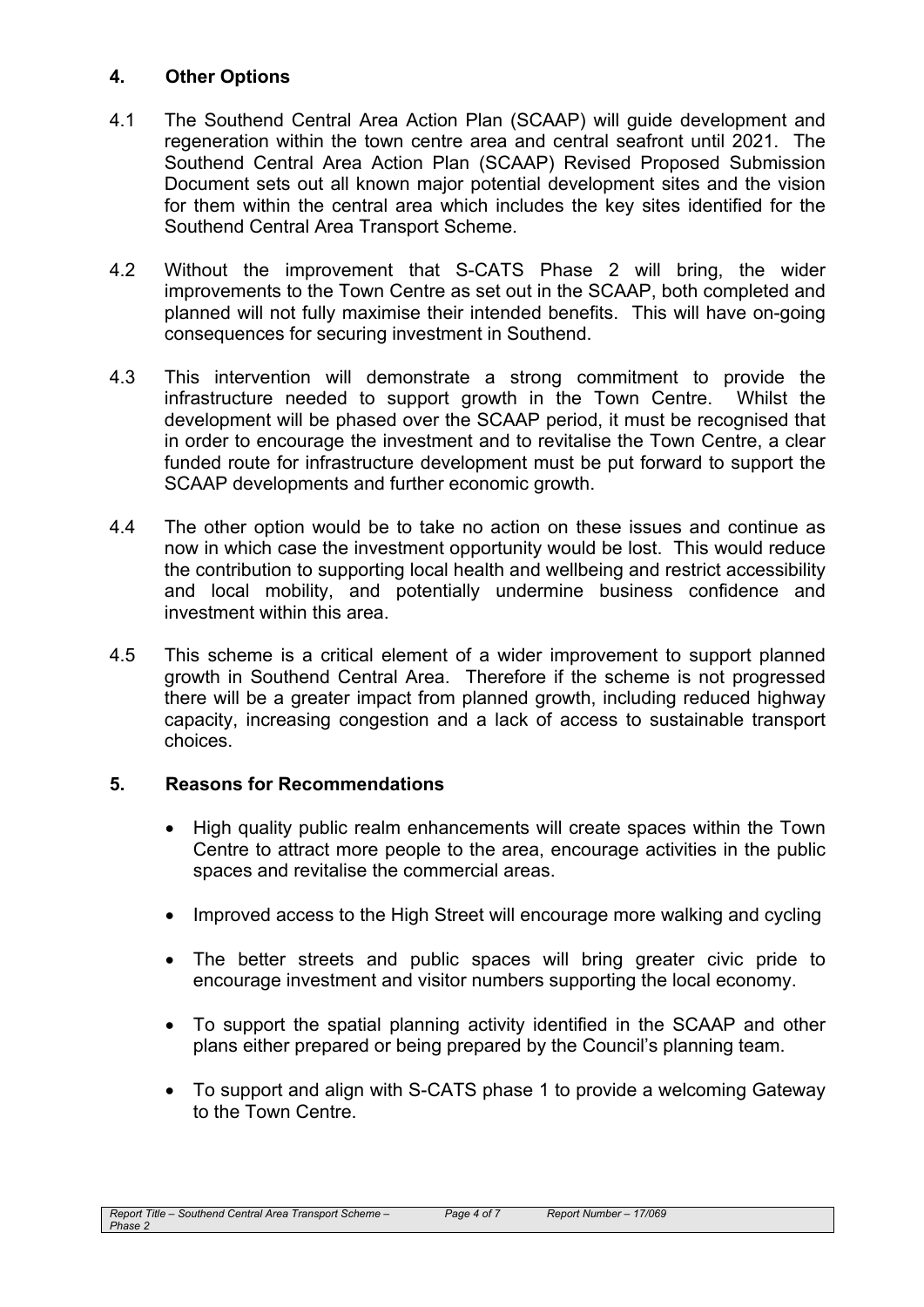# **6. Corporate Implications**

# 6.1 Contribution to Council's Vision & Corporate Priorities

The SCATS will be fully aligned to delivering the vision and corporate priorities, particularly prosperous in respect of supporting the SCAAP and other plans either prepared by or under preparation by the Council's planning team.

# 6.2 Financial Implications

The SCATS is seeking funding of £7m from the South Essex Local Enterprise Partnership. The allocation is profiled across four years as set out below and is wholly grant funded. The allocation for 2017/18 will deliver the Phase 2-London Road improvement and support design work to enable the other scheme elements to commence in 2017/18.

| <b>Financial Year</b>    | 2016-2017 | 2017-2018 | 2018-2019 | ⊺2019-2020 |
|--------------------------|-----------|-----------|-----------|------------|
| <b>Local Growth Fund</b> | £1m       | £2m       | £2m       | £2m        |

#### 6.3 Legal Implications

Any necessary Traffic Regulation Orders will be identified and follow the legal processes.

## 6.4 People Implications

The scheme affects the lives of all those who live, work and visit the town. The implications are positive as the intention to improve accessibility and safety and improve the public realm.

## 6.5 Property Implications

The schemes proposed will affect land for which the Council is the highways authority and will involve working with private landowners and local business, especially Sainsbury's, to bring forward detailed proposals.

## 6.6 Consultation

The consultation process for this work is based on the "Southend Together" toolkit which seeks to engage and inform residents, businesses and key stakeholders throughout the life of the project.

Detailed stakeholder engagement plan attached (**Appendix 5**)

## 6.7 Equalities and Diversity Implications

Best practice will be adopted in the design proposals with the aim to improve accessibility for pedestrians, cyclist and the disabled which will be a major factor in the development of the scheme.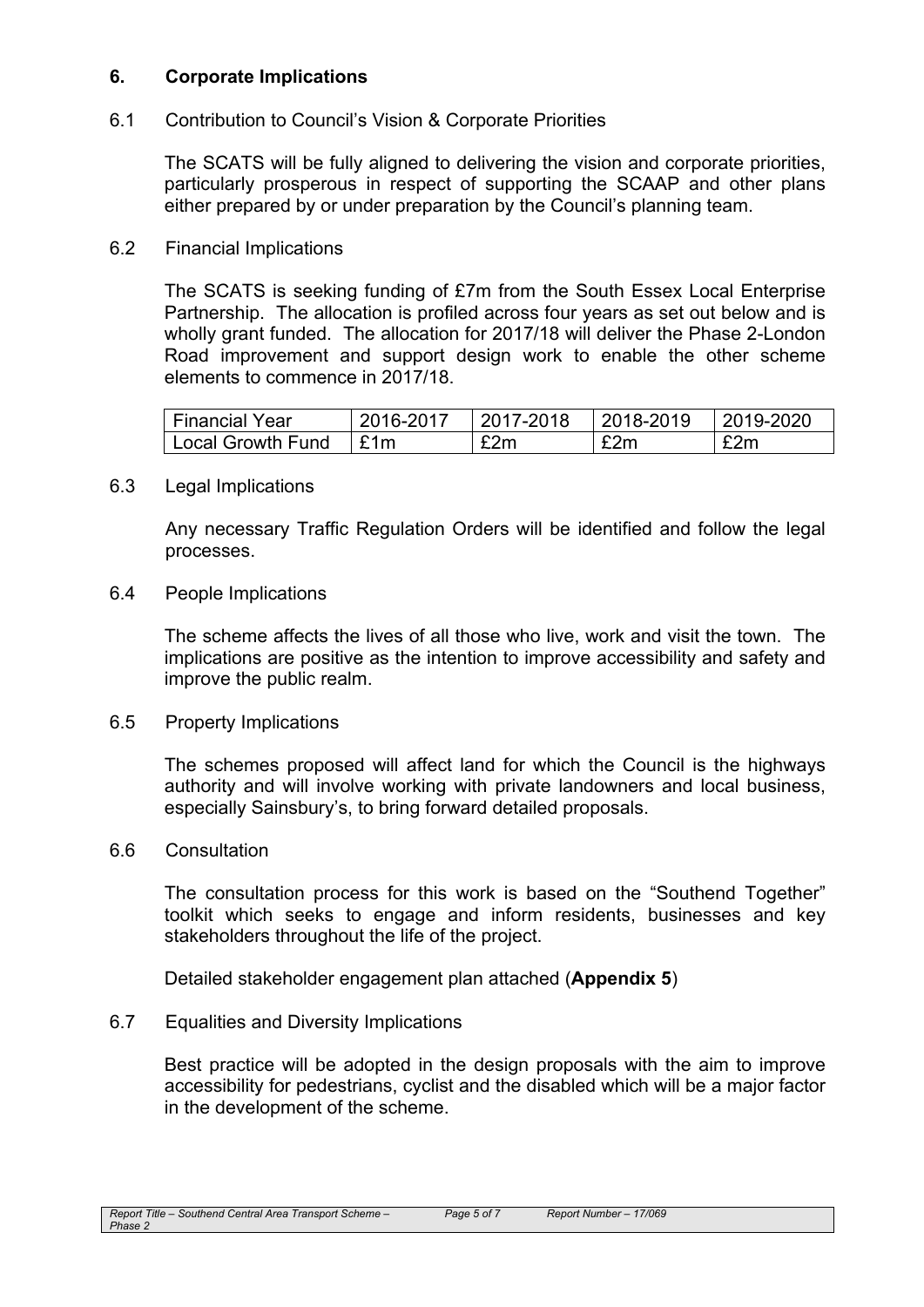Different user groups have different needs and part of the development of the final design plans will be a full equality analysis as part of the stakeholder engagement plan.

6.8 Risk Assessment

Risks are reviewed throughout the life of the project and mitigation measures undertaken to reduce risks.

6.9 Value for Money

S-CATS Phase 2 represents Very High Value for Money with a BCR of 4.06.

The following Value for Money indicators have been estimated for S-CATS Phase 2:

- Present Value of Benefits (PVB): £8.43 million (2010 prices with future benefits over a 60-year appraisal period discounted to 2010).
- Present Value of Costs (PVC): £2.07 million (2010 prices with future costs over a 60 year appraisal period discounted to 2010).
- Net Present Value (NPV): £6.36 million (2010 prices discounted to 2010).
- Benefit Cost Ratio (BCR): 4.06.

Sensitivity analyses show that a four-fold increase in scheme costs would be required to reduce the BCR to 1.0. Sensitivity analyses also show that the BCR is not overly sensitive to small changes in the main assumptions.

(Refer to **Appendix 6** for more details)

6.10 Community Safety Implications

Understanding the community safety impacts and improving the quality of streets and public spaces provided in the Town Centre area is an essential part of this scheme.

6.11 Environmental Impact

This will be considered in the effective re-use of materials, sustainability of the supply chain, flood risk and managing surface water systems, low energy lighting systems and ensuring that corporate policies are considered.

## **7. Background Papers**

Southend Central Area Action Plan (SCAAP) Revised Proposed Submission Document:

**http://www.southend.gov.uk/info/200420/development\_plan\_documents/39 1/southend\_central\_area\_action\_plan\_scaap**